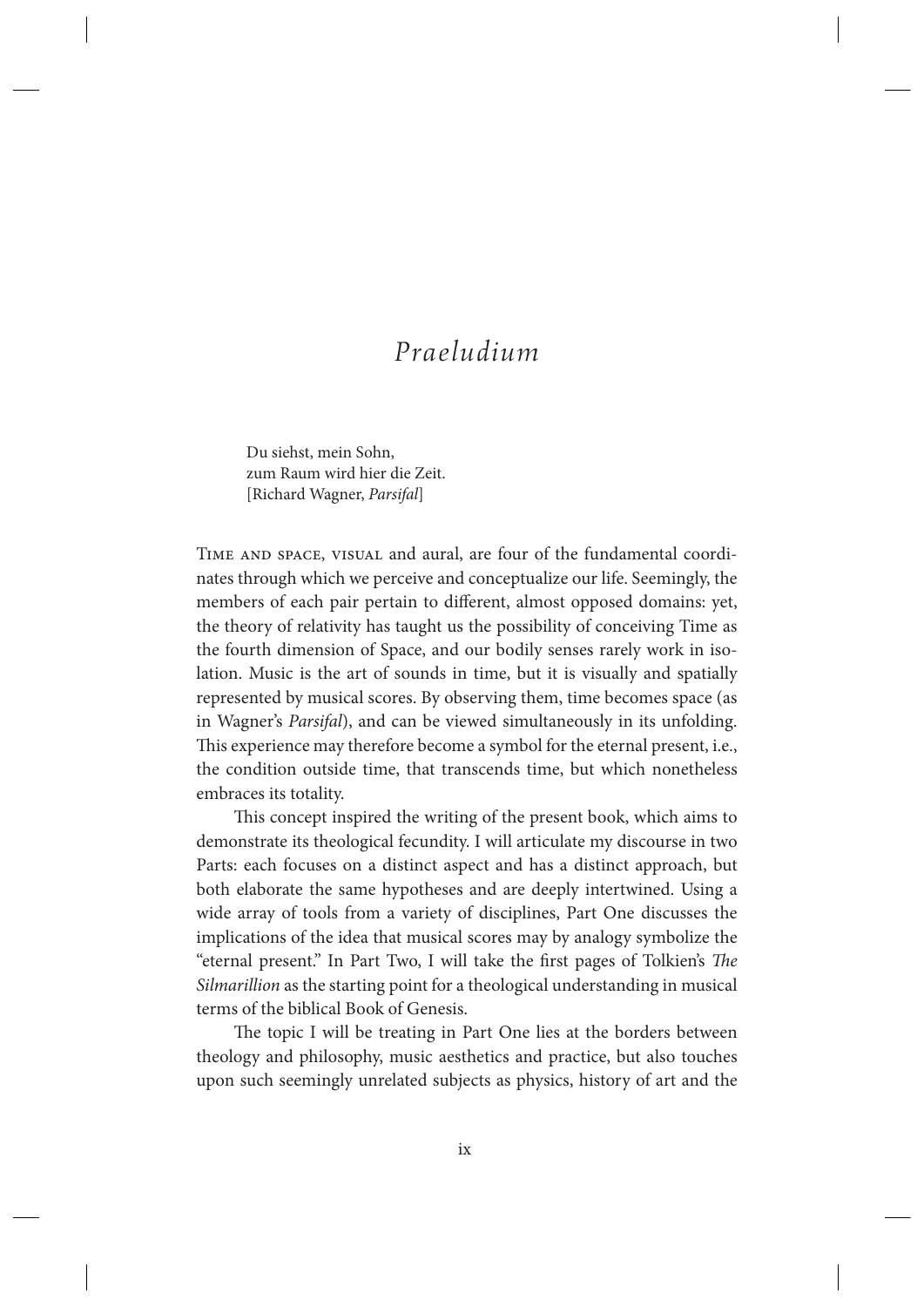psychology of music, thus requiring a continuous shift in perspective. Though such shifts may challenge the reader's endurance, it is only by viewing the perspectives together that the concluding picture will emerge. Indeed, when consulting numerous sources on this topic, I realized that several scholars had, in their respective fields, provided the indispensable ground for my research, though—as far as I know—none had formulated it in these terms. $<sup>1</sup>$ </sup>

In order to ease the task of reading Part One, I will briefly sketch *how* its various sections intertwine with each other and how they contribute to the point I wish to make. I begin with "Time and the Eternal Present," a brief summary of how Christian theologians and other thinkers have come to define the relationship between God and time as an "eternal present," and what such a concept can entail. I will also discuss the history of visual representations of Time and how this phenomenon came to be represented in spatial terms. In chapter 2, "Musical Scores and Temporality," I will turn to the history of musical notation, and to how the various forms of Western visualization of prescriptive or descriptive notations came to represent succession, duration, simultaneity and synchronicity. The aim of this discussion is to demonstrate how phenomena studied by psychologists of music and how the musicians' actual experience can provide a meaningful analogical representation of an "eternal present." In chapter 3, "Music as a Syntax of Time," I then argue that the structure of music, as represented by the score and/or as experienced by the musician or listener, is made intelligible through a system which renders musical events meaningful in their articulation in time. Special cases of musical notation will also be discussed, including graphic scores and some works by Iannis Xenakis. Subtly different views emerge from the subsequent discussion of Pierre Boulez's study of Paul Klee's paintings, which embody musical notation as a symbol for temporality, and from a distinctive but closely related view developed by Vasilij Kandinsky.

In chapter 4, "Observing the Score," I discuss the information which scores as visual objects may transmit. This is complemented by a brief

1. The only trace I have found of a statement similar to the view proposed here (though the idea is not developed, particularly in its theological implications, and it remains at the stage of a metaphor) is in Pickover, *Time*, 41–42: "An observer existing outside of time, in a region called 'hypertime', can see the past and future all at once. In a strange sense, when we scan back and forth over a musical score we are like a hyperbeing who lives outside of time. . . . A musical score makes time solid. A musician can see past, present, and future all at once."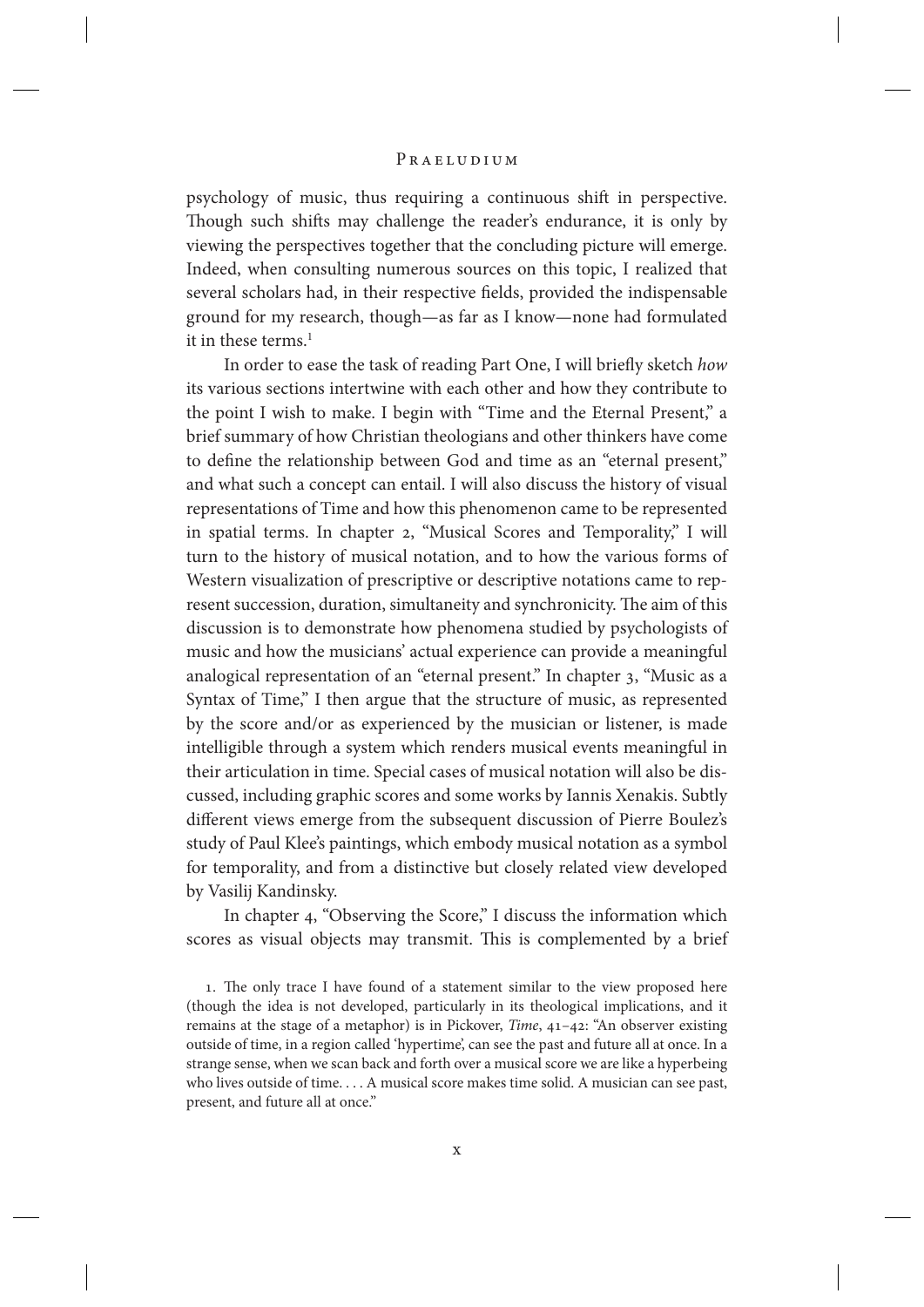survey of how the depiction of musical scores in visual art, particularly in the domain of *vanitas* and still-life painting, has represented the flowing of time, its fixation through art, eternity (or eternalization), and simultaneity. The observation of a score, and the capability to digest the information it contains in a multidimensional navigation of time characterizes the processes of musical performance. The relationship between score and interpretation reveals the complex concept of temporality experienced by musicians. This variety of approaches contributes to the surfacing of the main points of Part One: that music symbolizes the ordering of aural events in time; that musical scores allow the simultaneous visualization of these events; and that this experience is a powerful human analogue to the transcendent reality of the eternal present.

Part Two develops the theological implications of Part One, rehearsing their significance in a reinterpretation of the Christian understanding of Creation, as seen through the lens of Tolkien's *Ainulindalë*. Chapters 5 ("Beholding God") and 6 ("Polyphonic Improvisations") discuss the beginning of this imaginative literary work, where a divine being firstly creates a court of spiritual powers, similar to the angels of the Christian tradition. The Godhead then imparts "knowledge" to these creatures, in the form of a "theme of music," inviting them to "adorn" this music freely. Their singing is monodic at first, and when they later learn to know their brethren, it becomes a polyphony. By showing how Tolkien's myth intertwines with the writings of numerous Christian theologians, musicians, and authors, and with the history of music in the Western Middle Ages as known by Tolkien, I will discuss the implications of a "musical" concept of this imparted knowledge and of this polyphonic singing: it is in the contemplation of God that the intelligent beings discover the truth about themselves, about their brethren and about Him, and this enables their creative freedom to flourish in the encounter between God's will and a creature's liberty. This leads to my thesis that the contemplation of God may be likened to a musical score, "read" by the heavenly musicians, and, at the same time, enabling them to improvise freely and spontaneously.

Chapter 7, "Discord and Dissonance," discusses Tolkien's account of the rebellion of the greatest of the "angels," who disrupts the heavenly concert by attempting to replace the divine theme with one of his own. Here too the theological content of Tolkien's myth substantially coincides with the Christian interpretation of the Fall of Lucifer. By narrating it through music, however, its symbolic value is enriched: the diabolic music brings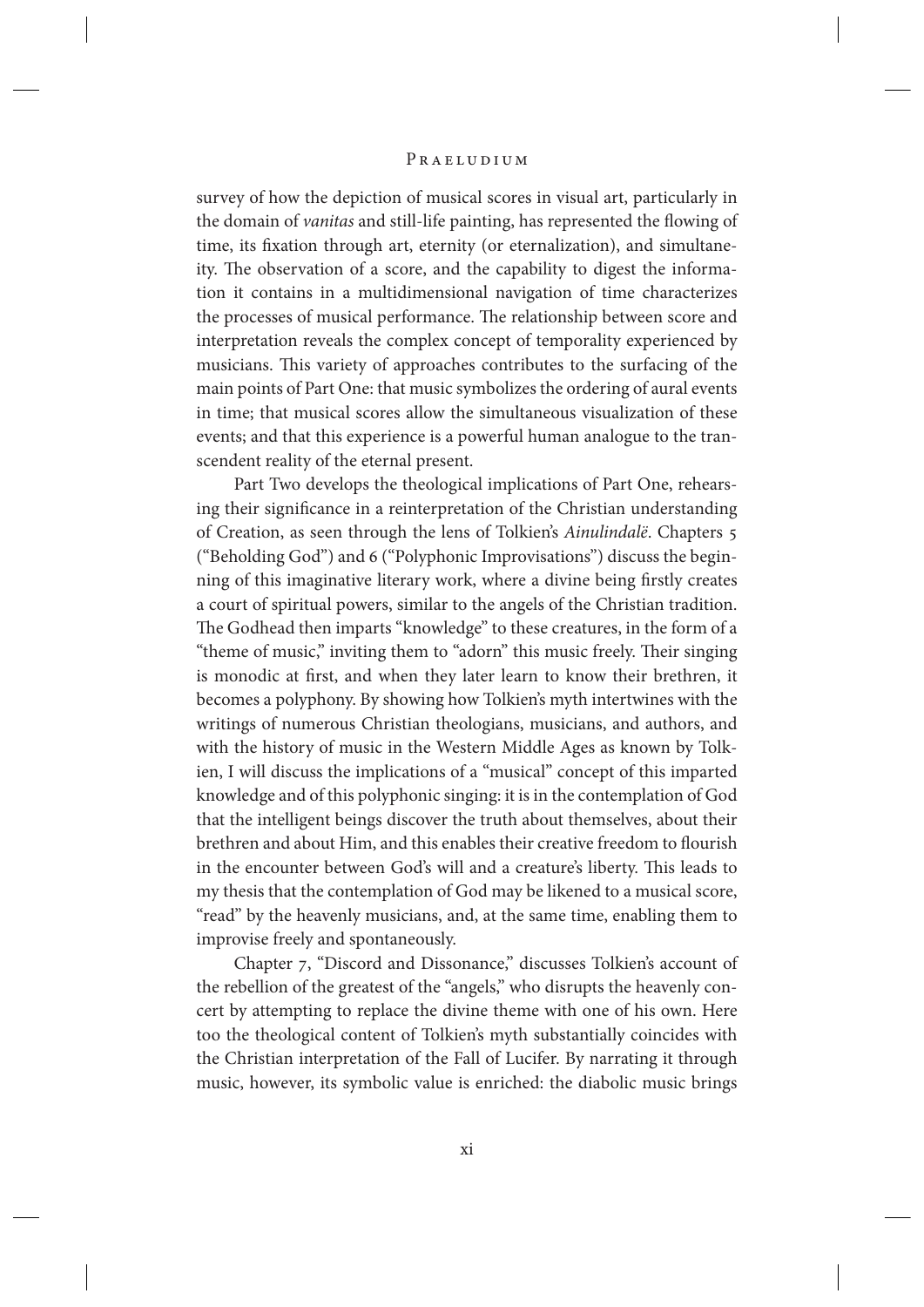discord and breaks the musical relationships, but it nonetheless can be absorbed and transformed by the divine composer. While God neither wills nor justifies the dissonances in the music of history, his capability to encompass them in his redemptive song is a manifestation of his providence, i.e., of the loving care with which he sustains the life of the created world and saves us. By faith, Christians believe that their individual stories and the world's collective history do make a beautiful music, though our experience as mortal beings does not allow us to contemplate and to understand it in full. Outside of time, though, the blessed spirits already fix their gaze in God, and, in the contemplation of his eternal present, they can see, as if concentrated in a single point, the marvellous unfolding of the entire song. This mystical experience is wonderfully told by the Italian poet Dante, whose personal story is both visually contemplated, and aurally perceived, by his deceased ancestor Cacciaguida in the *Commedia*.

Temporal events are therefore symbolized by musical events, whose succession is not haphazard but rather corresponds to the Composer's creativity and artistry; mortal beings can believe in faith that the "notes" of their lives possess a meaning (and a beautiful one) in God's Music, contemplated outside time by the blessed (chapter 8, "Creation and Subcreation"). And so it follows that the act of making music represents an almost theological undertaking, as it posits the goodness, beauty, and intelligibility of the universe. Artists respond in a particularly clear fashion to the divine calling to creativity, which is foundational for human beings made in the image of their Creator; but they also encourage those who will listen to their music and read their books to weave their own individual stories as histories of salvation. Human creativity thus becomes a powerful form of announcement of the *euangelion*, of the good news of the Gospel, and allows us to glimpse, albeit for a fleeting moment, the full score of the symphony in God's Eternal Present.

By now it will be clear that I am writing from a perspective grounded in Christian theology. Although my main conclusions will be based on this religious perspective, I hope that the journey will enrich readers who do not share my Christian worldview, but who may find such a perspective culturally interesting. I have cited from and made use of a variety of disciplines, with a rather synchronistic approach which would be inadmissible in a historical work or in an essay in literary criticism; however, since each approach seemed to shed a particular light on one of the topics I wished to discuss, their causal connections are frequently less relevant than the